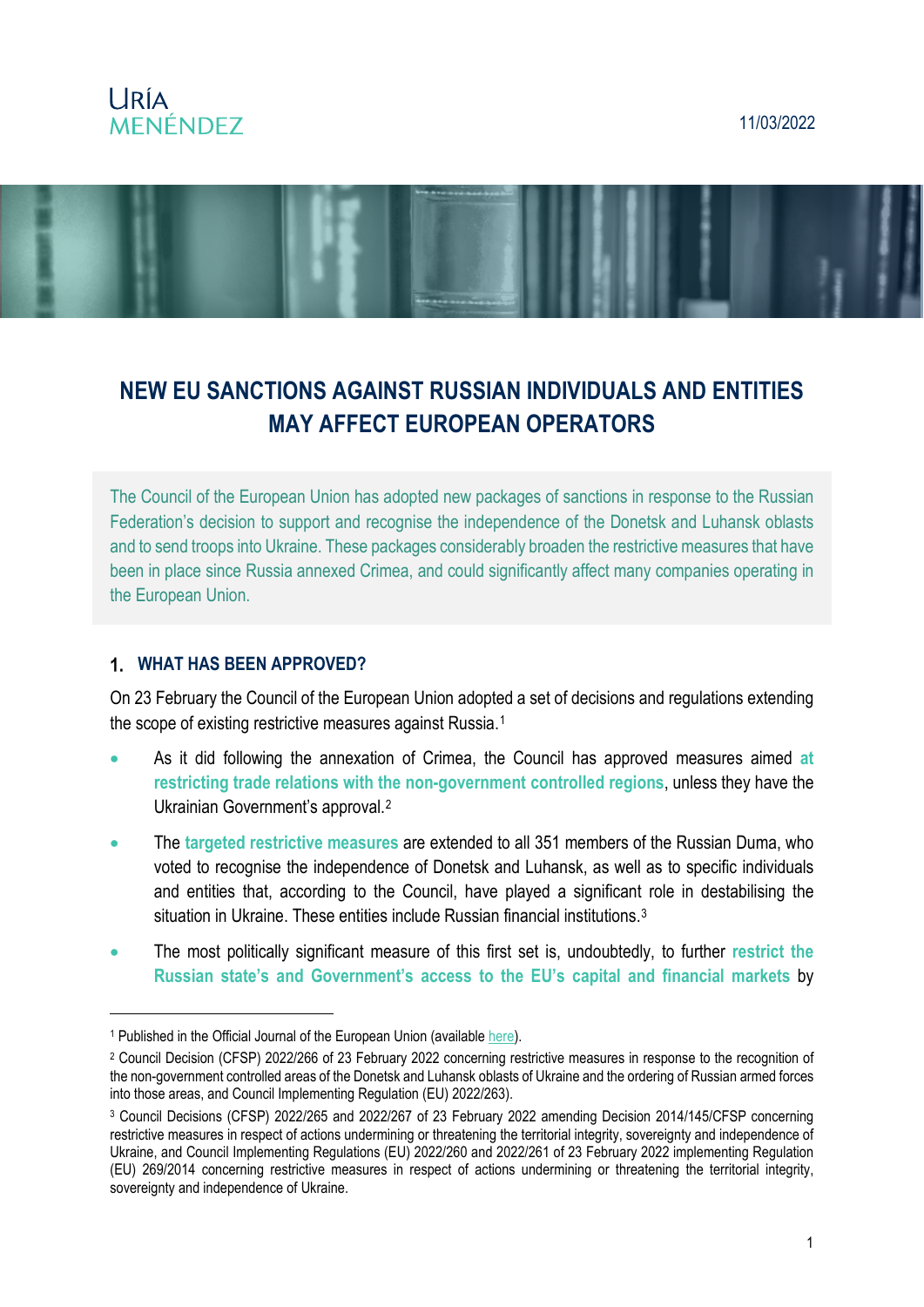

prohibiting EU operators from (i) directly or indirectly purchasing, selling or providing investment or issuance services, or otherwise dealing with transferable securities and money-market instruments issued by the Russian Government and the Russian Central Bank after 9 March 2022; and (ii) making new loans or credit available to those authorities, although exceptions are provided.<sup>[4](#page-1-0)</sup>

On 25 and 28 February, the Council approved two new packages containing numerous additional restrictive measures:

- The **asset freeze and ban on making economic resources available** was extended to additional natural and legal persons including President Vladimir Putin and his Foreign Minister Sergey Lavrov.<sup>[5](#page-1-1)</sup>
- The existing trade restrictions on military equipment, dual-use goods and goods and technology related to crude oil or petroleum products was expanded to include:[6](#page-1-2)
	- o Goods and technology which might contribute to enhance Russia's **defence and security sector**, such as electronic components, computers, software, telecommunications and navigation equipment, sensors and lasers.
	- o Goods and technology suited for **use in aviation and the space industry**.
	- o **Public financing or financial assistance for trade with, or investment in, Russia** (this restriction will not apply in specific cases, such as financing/assistance of up to EUR 10 million per project provided to small and medium-sized enterprises established in the Union).
	- o **Related services**, such as technical and financial assistance, which are restricted.[7](#page-1-3)

The standard exceptions apply when the trade is carried out for legitimate and pre-determined purposes, such as for humanitarian or medical reasons, or when the recipient is a subsidiary of an EU entity.

- Extending the list of entities banned from engaging in direct or indirect buying or selling, providing investment or issuance services or any other form of trading in transferable securities or similar market or money market instruments.
- The following new prohibitions were included:
	- o **Listing and providing services on trading** venues registered or recognised in the Union in relation to the **transferable securities** of any legal person, entity or body established in Russia and with more than 50% public ownership.

<span id="page-1-0"></span> <sup>4</sup> Council Decision (CFSP) 2022/264 of 23 February 2022 amending Decision 2014/512/CFSP concerning restrictive measures in view of Russia's actions destabilising the situation in Ukraine, and Council Implementing Regulation (EU) 2022/262.

<span id="page-1-1"></span><sup>5</sup> Council Decisions (CFSP) 2022/329 and 2022/331 of 25 February 2022 and corresponding implementing regulations.

<span id="page-1-2"></span><sup>6</sup> Council Decision (CFSP) 2022/327 of 25 February 2022 and Council Implementing Regulation (EU) 2022/328.

<span id="page-1-3"></span><sup>7</sup> The judgment of the Court of Justice of 28 March 2017, case C-72/15, *Rosneft*, ECLI:EU:C:2017:236 provides guidance as to what amounts to financial assistance.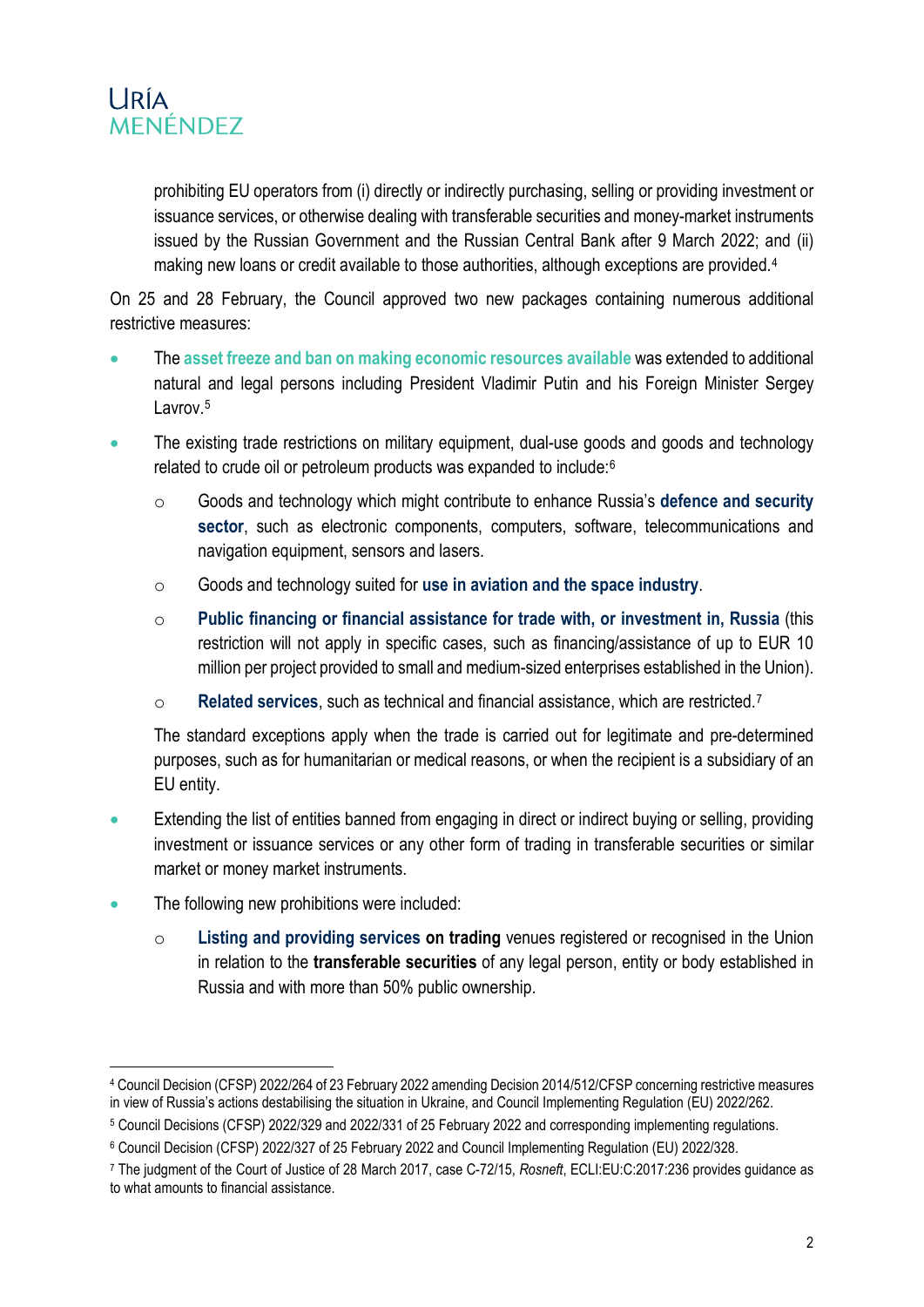

- o For **central securities depositories** in the Union, providing any services for transferable securities issued after 12 April 2022 to any Russian national or resident.
- o Entering into or being a party to an agreement, directly or indirectly, for the purpose of extending new **loans or credit** to listed entities.
- o **Selling euro-denominated transferable securities** issued after 12 April 2022 or units in collective investment undertakings providing exposure to such securities to any Russian national or resident.
- o **Accepting deposits** from Russian nationals or natural persons residing in Russia, or from legal persons, entities or bodies established in Russia, if the total value of the natural or legal person's, entity's or body's deposits per credit institution exceeds EUR 100,000.
- o Transactions relating to the management of the **reserves and assets of the Central Bank of Russia** are prohibited.

There are exceptions and time limits to these measures that should be analysed on a case-by-case basis.

• From the point of view of **international mobility**, in addition to the existing entry bans, provisions of the EU-Russia **visa facilitation agreement have been suspended** and **EU airspace has been closed** to aircraft operated by Russian airlines.

On 1 March, a ban on the provision of specialised financial messaging services to the legal persons listed in the corresponding Council Decision was published, thereby excluding them from the **SWIFT** system.[8](#page-2-0)

Finally, on 9 March the Council included additional designed persons subject to financial restrictive measures[9](#page-2-1), added **maritime navigation goods and technology** to the list of products subject to trade restrictions and extended to **crypto assets** the existing restriction regarding transferable securities.[10](#page-2-2)

#### **ARE THESE RESTRICTIVE MEASURES LIKELY TO AFFECT COMPANIES OPERATING IN THE EUROPEAN UNION?**

Yes. These measures contain provisions which are addressed not only to the Member States but also to EU operators. In fact, EU operators will be responsible for implementing most of these measures. For example, all EU financial institutions will have to **freeze the assets** of the individuals and entities identified in these decisions. Nor can operators **buy from or sell real estate** to them, as this is deemed to be making funds or economic resources available to them.<sup>[11](#page-2-3)</sup>

<span id="page-2-0"></span> <sup>8</sup> Council Decision (CFSP) 2022/346 of 1 March 2022 and Council Regulation (EU) 2022/345.

<span id="page-2-1"></span><sup>9</sup> Council Decision (CFSP) 2022/397 of 9 March and Council Regulation (EU) 2022/396.

<span id="page-2-2"></span><sup>10</sup> Council Decision (CFSP) 2022/395 of 9 March and Council Regulation (EU) 2022/394.

<span id="page-2-3"></span><sup>11</sup> See judgment of the Court of Justice of the European Union of 11 October 2007, case C-117/06, *Gerda Möllendorf*, ECLI:EU:C:2007:596.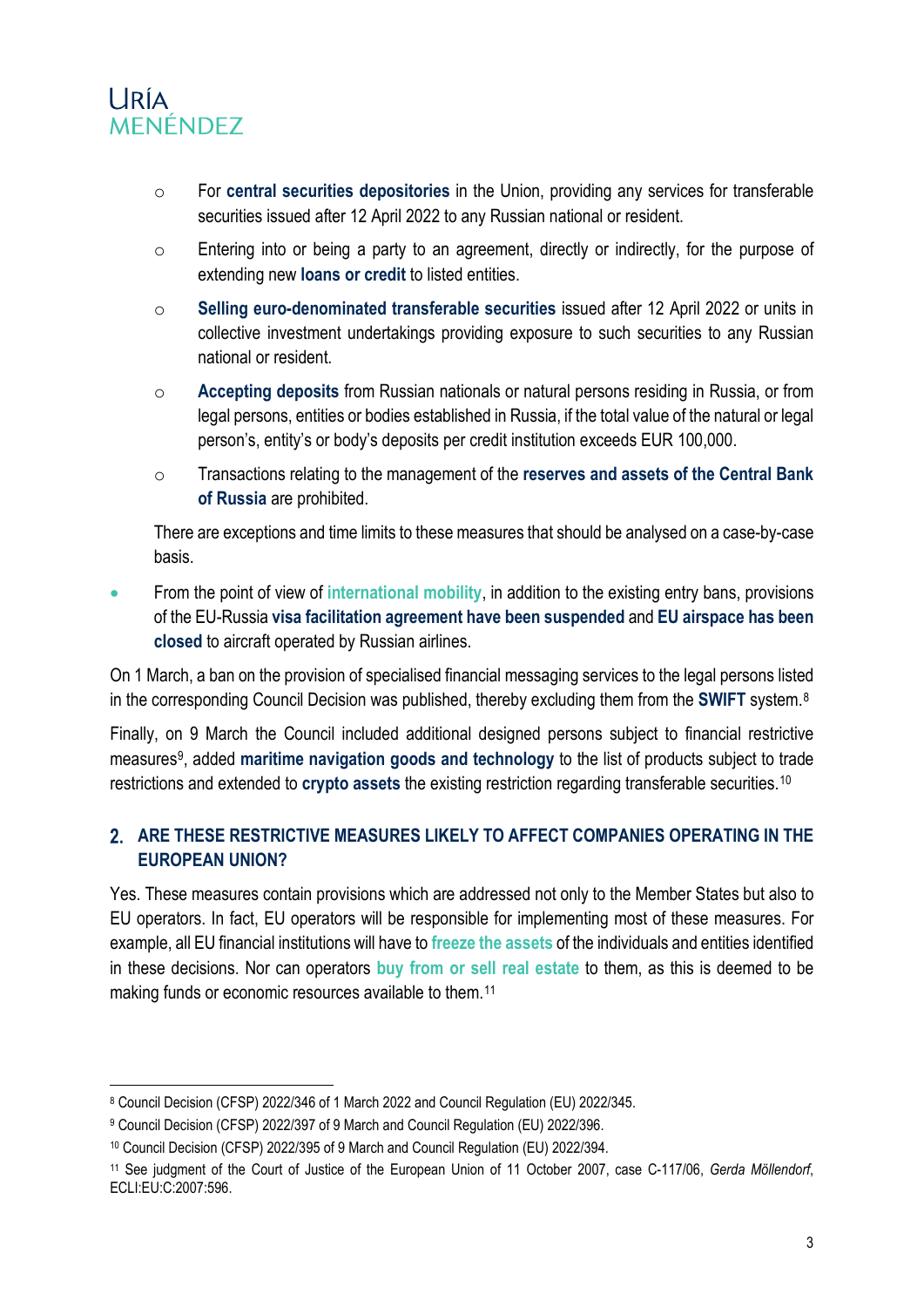## **URÍA** MENÉNDEZ

These are just simple examples of how these restrictive measures will apply to **all operators in EU territory**, to **nationals of a Member State** (or entities incorporated under its law), or to any legal person, entity or body in connection with **any business carried out in the EU** in whole or in part.

### **CONSEQUENCES OF NOT COMPLYING WITH THE MEASURES**

These packages provide that Member States must determine the system of penalties applicable when a restrictive measure is infringed.

In the case of Spain, the legislature has not set out all the penalties in a single piece of legislation. For example, offences related to **trade in goods** are covered by Basic Law 12/1995 of 12 December on the suppression of smuggling, which includes criminal and administrative sanctions, while offences related to **financial restrictive measures** are covered by Law 10/2010 of 28 April on the prevention of money laundering and terrorist financing and its implementing regulations. Note that, under Law 10/2010, the Spanish authorities could hold the **directors and managers** of an offending company liable for the infringement.

### **NEXT STEPS**

These packages of restrictive measures vis-à-vis the Russian Federation force **EU operators to closely examine their business relations**. It is essential for EU entities to ensure that they are not in breach of any of these measures and, if necessary, to apply for the appropriate authorisations. It should be noted that these packages include a liability exemption clause for cases where European operators were neither aware that their actions might infringe the measures nor had reasonable grounds to suspect that they might do so.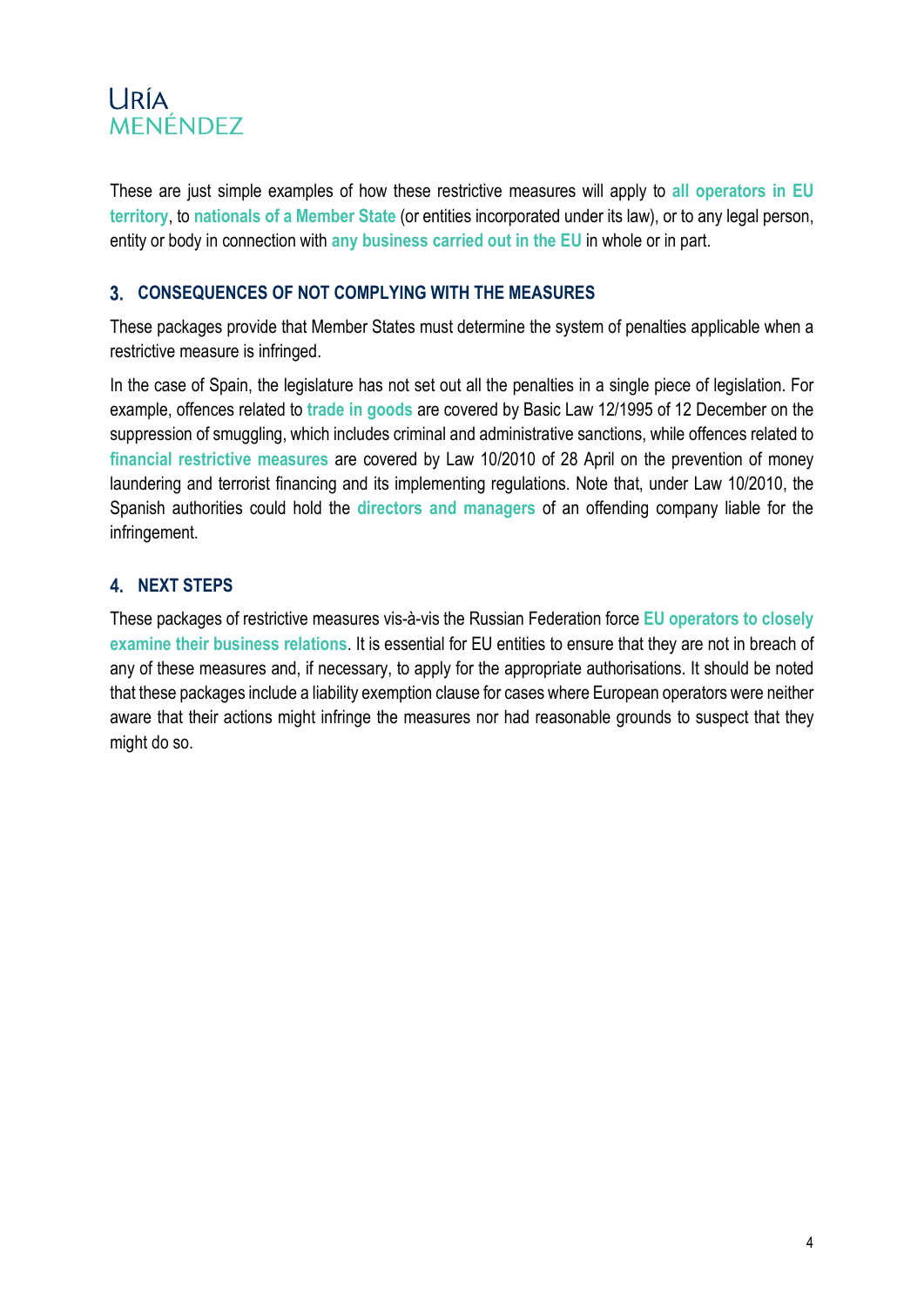

#### **CONTACT INFORMATION**



**Eduardo Rodríguez-Rovira**  +34 915870856 eduardo.rodriguezrovira@uria.com



**Edurne Navarro** +32 26396462 edurne.navarro@uria.com



**Manuel Vélez** +34 915860160 manuel.velez@uria.com



**Daniel Sarmiento** +34 915860751 daniel.sarmiento@uria.com



**Lourdes Dávalos** +34 915870964 Lourdes.davalos@uria.com



**Darya Budova** +34 915870977 darya.budova@uria.com



**Xavier Codina** +34 915860693 xavier.codina@uria.com